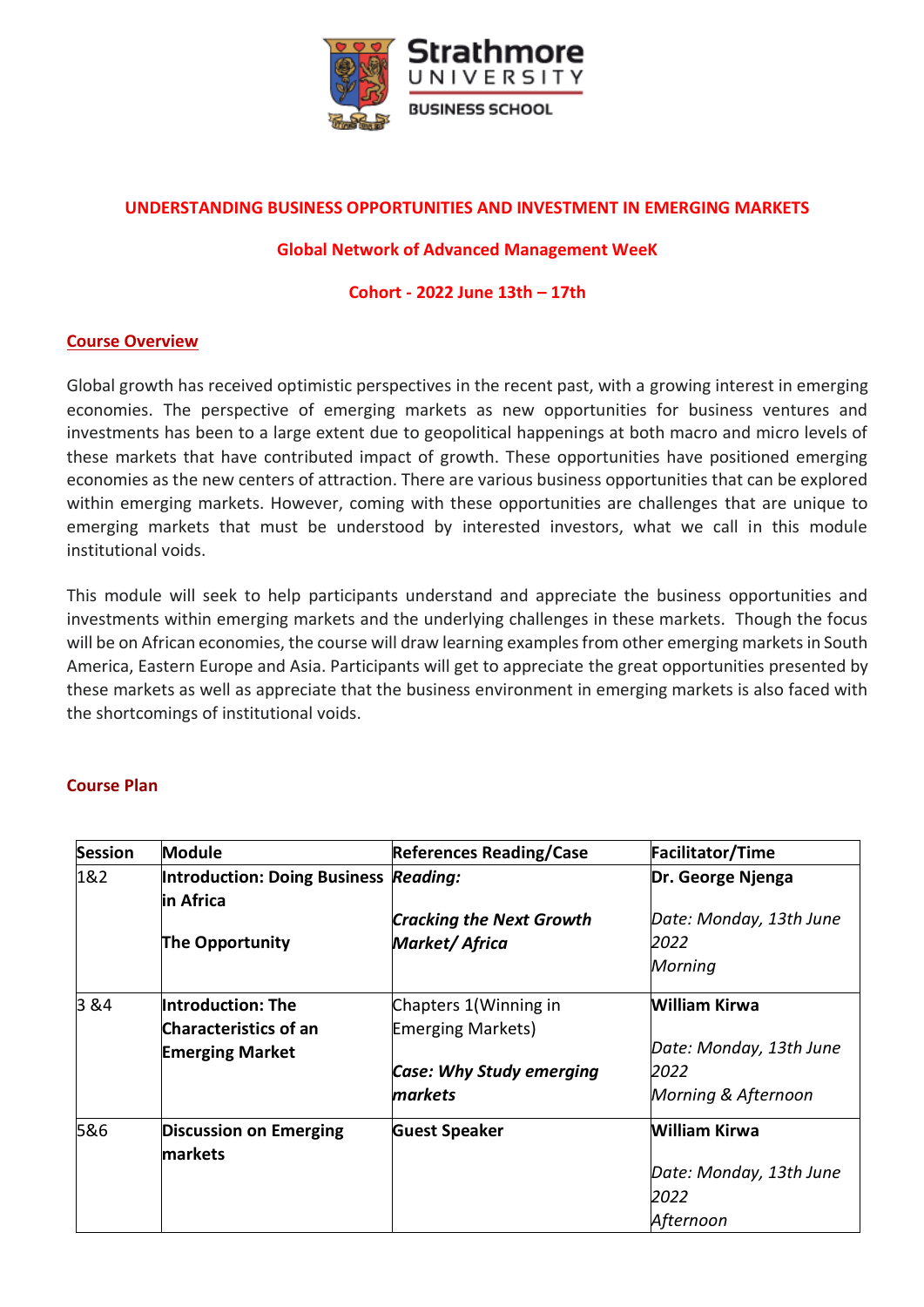| 7&8    | <b>Spotting Institutional</b>                                           | Chapters 2&3 (Winning in            | William Kirwa                                   |
|--------|-------------------------------------------------------------------------|-------------------------------------|-------------------------------------------------|
|        | Voids as business                                                       | <b>Emerging Markets)</b>            |                                                 |
|        | <b>Opportunities</b>                                                    |                                     | Date: Tuesday, 14th June                        |
|        |                                                                         | <b>Case: Spotting Institutional</b> | 2022                                            |
|        |                                                                         | voids in Emerging markets           | Morning                                         |
| 9&10   | The Importance of                                                       | Chapters 2 (Doing Business in       | Dr. Nancy Njiraini                              |
|        | <b>Consumer and Business</b>                                            | Emerging markets)                   |                                                 |
|        | Intelligence                                                            |                                     | Date: Tuesday, 14th June                        |
|        |                                                                         |                                     | 2022                                            |
| 11&12  |                                                                         |                                     | Morning & Afternoon<br>William Kirwa            |
|        | How to Navigate Business in Discussion Panel Session<br>Times of Crisis |                                     |                                                 |
|        |                                                                         |                                     | Date: Tuesday, 14th June                        |
|        |                                                                         |                                     | 2022                                            |
|        |                                                                         |                                     | Afternoon                                       |
| 13&14  | <b>Risks of Doing Business in</b>                                       | Chapters 3(Doing Business in        | Dr. Fred Ogola                                  |
|        | emerging markets                                                        | <b>Emerging markets</b>             |                                                 |
|        |                                                                         |                                     | Date: Wednesday, 15th                           |
|        |                                                                         |                                     | June 2022                                       |
|        |                                                                         |                                     | Morning                                         |
| 15&16  | <b>Strategic options for</b>                                            | <b>Winning in Emerging markets</b>  | William Kirwa                                   |
|        | doing business in                                                       | and Doing Business in Emerging      |                                                 |
|        | emerging markets                                                        | Market texts                        | Date: Wednesday, 15th                           |
|        |                                                                         |                                     | June 2022                                       |
|        |                                                                         |                                     | Morning & Afternoon                             |
| 17&18  | <b>Experiences from</b>                                                 | Virtual company visit               | William Kirwa                                   |
|        | <b>Emerging market</b>                                                  |                                     |                                                 |
|        |                                                                         |                                     | Date: Wednesday, 15th                           |
|        |                                                                         |                                     | June 2022                                       |
|        |                                                                         |                                     | Afternoon                                       |
| 19& 20 | <b>Strategic Positioning:</b>                                           | Case: IESE M-1238-E,                | Dr. Fred Ogola                                  |
|        | access, local brands and                                                | Gallina Blanca Star - Africa        |                                                 |
|        | multinationals                                                          | Article: Ariño, A. Strategies       | Date: Thursday, 16th                            |
|        |                                                                         | that go the distance in Africa,     | June 2022                                       |
|        |                                                                         | IESE Insight, Issue 24, 1st         | Morning                                         |
|        |                                                                         | Quarter 2015                        |                                                 |
| 21&22  | <b>Ethical challenges and</b>                                           | Chapters 4 (Doing Business in       | Dr. Edward Mungai                               |
|        | <b>issues of social</b>                                                 | Emerging markets)                   |                                                 |
|        | responsibility in                                                       |                                     | Date: Thursday, 16th<br><i><b>June 2022</b></i> |
|        | emerging markets                                                        |                                     | Morning & Afternoon                             |
|        |                                                                         |                                     |                                                 |
| 23&24  | <b>Opportunities and</b>                                                | <b>Panel Webinar</b>                | William Kirwa                                   |
|        | <b>Challenges of Emerging</b>                                           |                                     |                                                 |
|        | <b>Markets</b>                                                          |                                     | Thursday, 16th June                             |
|        |                                                                         |                                     | 2022                                            |
|        |                                                                         |                                     |                                                 |